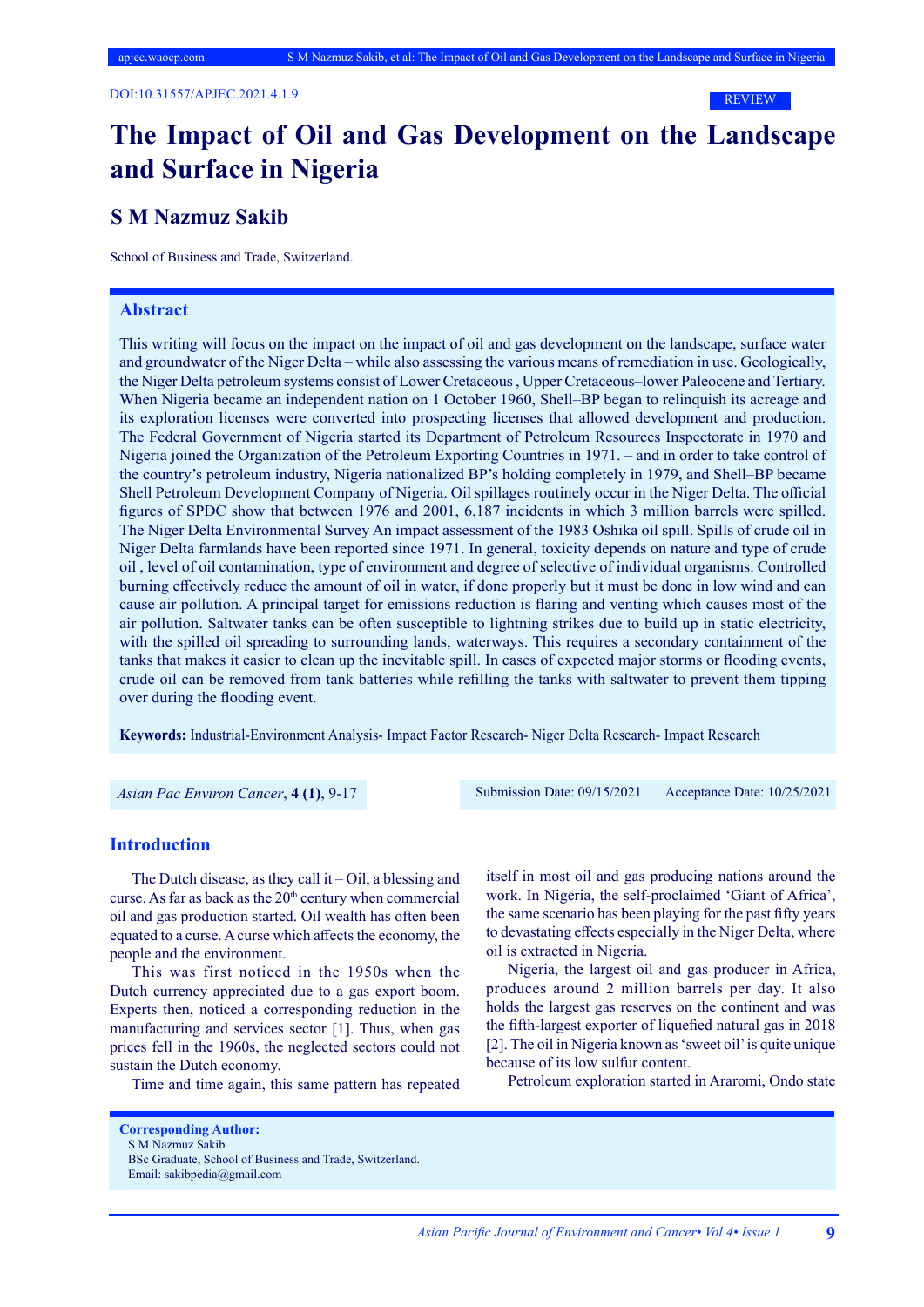in 1908 by the Nigeria Bitumen Co. & British Colonial Petroleum [3] but it would take half-a-century later before production started when SPDC then known as Shell D'arcy (licensed in 1937) started oil production and export from the Oloibiri field in Bayelsa State at a rate of 5,100 barrels per day [3]. Subsequently, licenses were granted to Mobil in 1955, Tenneco in 1960, Chevron in 1961, Agip and Elf in 1962 to widen the scope of exploration and production. Today licenses have also been granted to indigenous companies in the country.

The entry of oil companies into the Niger Delta has no doubt brought great financial wealth. Indeed, there has been substantial improvements in the nation's economy over the past five decades. Currently oil revenue accounts for 70% of Nigeria's total revenue, as well as generating more than 14% of the GDP.

However, activities associated with petroleum exploration, development and production operations have local detrimental and significant impacts on the atmosphere, soils and sediments, surface and groundwater, marine environment, biologically diversity and sustainability of terrestrial ecosystems in the Niger Delta [4].

Petroleum is a naturally occurring complex mixture of predominantly hydrocarbon compounds and significant amounts of nitrogen, sulphur, and oxygen together with smaller amounts of nickel, vanadium, and various elements. Petroleum compounds occur in solid form as asphalt, liquid form as crude oil and/or gaseous form as natural gas. It is classified into; saturates (pentane, hexadecane, octacosane, cyclohexane), aromatics (naphthalene, phenanthrene, benzene, pyrene), asphaltenes (phenols, fatty acids, ketones, esters, and porphyrins), and resins (pyridines, quinolines, carbazoles, sulfoxides and amides) [5].

Soils and sediments are the ultimate sink for most petroleum contaminants, such as benzene, toluene, ethyl benzene, and xylenes (BTEX), aliphatic and polycyclic aromatic hydrocarbons (PAHs). Petroleum hydrocarbon contamination of soils and sediment is a global concern because of the toxicity [5]. The inadvertent discharges of petroleum hydrocarbons into the environment often pose threats to human health, safety and the environment, and have significant socio–economic consequences [4].

Despite these concerns, multinational oil companies operating in the Niger Delta region have failed to adopt best practice strategies for risks mitigation and comply with environmental regulations. This coupled with the failure of the Nigerian government to enforce the aforementioned environmental regulations contribute towards the unabated environmental contamination, with direct consequences on the surrounding populations' socio–economic wellbeing, human health and the environment.

This essay will focus on the impact on the impact of oil and gas development on the landscape, surface water and groundwater of the Niger Delta – while also assessing the various means of remediation in use.

#### *The Niger Delta*

The Niger Delta region is situated at the apex of the Gulf of Guinea on the west coast of Africa [6] in South– South Nigeria. It is home to some 31 million people [7] and makes up 7.5% of Nigeria's land mass [4]. A total of about 1,182 exploration wells have been drilled to date in the delta basin, and about 400 oil and gas fields of varying sizes have been documented [8]. This region cuts across over 800 oil–producing communities with an extensive network of over 900 producing oil wells and several petroleum productions– related facilities [9].

Geologically, the Niger Delta petroleum systems consist of Lower Cretaceous (lacustrine), Upper Cretaceous–lower Paleocene (marine) and Tertiary (deltaic) [10]. According to [11], a large portion of the world's oil and gas reserves are in tertiary terrigenous passive continental margins – accounting for the significant hydrocarbon deposits Nigeria's Niger Delta.

The ecological zones can be broadly grouped into tropical rainforest in the northern part of the Delta and mangrove forest in the warm coastlines of the south. Mangrove forests and swamps, characterized by regular salt–water inundation, lie at the center of a complex and sensitive ecosystem which is vital to the local economy and accommodates important flora and fauna [12]. According to World B classification, freshwater swamp forests lie in the hinterland away from the mangrove forest, where floodwater collect in countless swamps and ponds, saturating the soil for at least the rainy season. There are two other ecological zones; the lowland rainforests areas and barrier island forests – these two are starting to die out.

The Niger Delta, is the largest mangrove forest in Africa and the third largest in the world with a rich biodiversity of fauna and flora that include; mona monkey, speckle-throated otter, marsh mongoose, black squirrels, barracuda, shiny nose, antelopes, catfish, elephants, clawless otters, etc and the more common oil palm, mangrove species, salt ferns, etc. It's worth mentioning that a great number of Nigeria's endemic species are found in the Niger Delta, holding 60-80% of plant and animals species [13] which makes it all the more damning that the Niger Delta still doesn't a coastal/marine protected area!

## *Development of Oil & Gas in the Niger Delta*

In February 1958, Shell-BP started exporting crude oil produced from Oloibiri and Afam oil field at Port Harcourt [14]. The giant Bomu oil field, which has estimated ultimate recovery of 0.311 billion of barrels of oil and a total of 0.608 billion of barrels of oil equivalent including gas, was discovered southeast of Port Harcourt-Rivers State in 1958 [15]. At this time; the petroleum sector began to play a vital role in shaping the Nigerian economy and political destiny of the country.

When Nigeria became an independent nation on 1 October 1960, Shell–BP began to relinquish its acreage and its exploration licenses were converted into prospecting licenses that allowed development and production [15]. Following the increasing dominance of the Nigerian economy by petroleum sector, the sole concession policy was abandoned and exclusive exploration right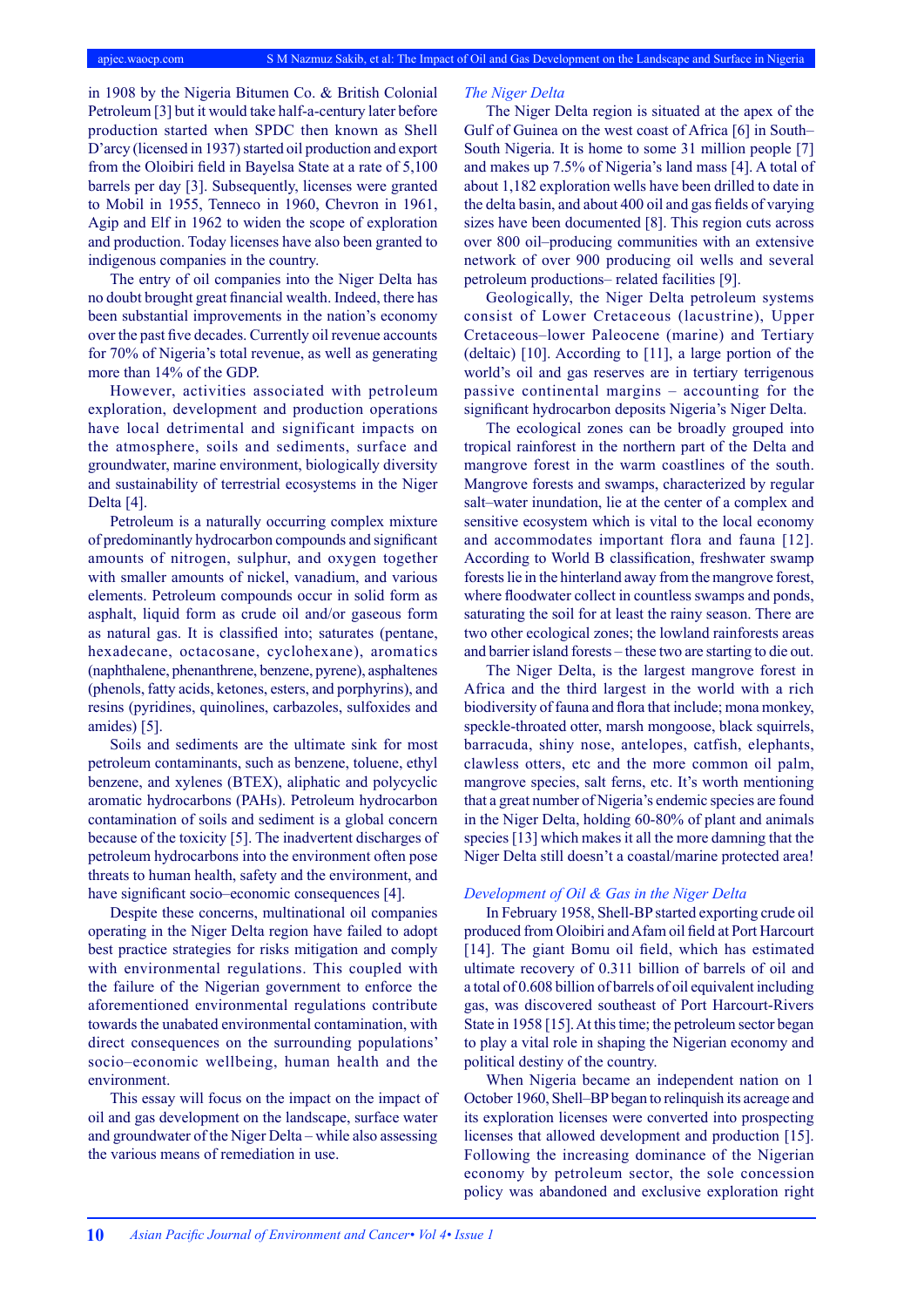was introduced to encourage other multinational oil companies aimed at accelerating petroleum exploration and production. Most of these multinational oil companies recorded considerable successes in oil and gas exploration and production in both onshore and offshore fields in the Niger Delta

The Federal Government of Nigeria started its Department of Petroleum Resources (DPR) Inspectorate in 1970 and Nigeria joined the Organization of the Petroleum Exporting Countries (OPEC)in 1971. The first national oil company, the Nigerian National Oil Corporation (NNOC), was created in 1971 and it later became the Nigerian National Petroleum Corporation (NNPC) in 1977 – and in order to take control of the country's petroleum industry, Nigeria nationalized BP's holding completely in 1979, and Shell–BP became Shell Petroleum Development Company of Nigeria (SPDC) [16]. Although several other oil companies have joined in exploration and production over the past decades, SPDC has the largest acreage in the country from which it produces some 39 per cent of the nation's oil and remains the major producer in the Nigeria's petroleum industry.

Over the past years, the Nigerian Federal Government has promulgated laws and regulations so that oil and gas exploration and production operations, on both onshore and offshore oilfields, could be controlled by systems of limits which aim at minimizing the associated environmental impacts. Some of the related environmental laws and regulations in the oil and gas sector include Oil Pipelines Act 1956 (amended in 1965); Mineral Oils (Safety) Regulations (1963); Oil in Navigable Waters acts (1968); Petroleum Acts (1969); Associated Gas Re–injection Act (1979); the Federal Environmental Protection Agency (FEPA) Act (1988); the National Policy on the Environment, 1989 (revised in 1999); National Environmental Protection (Effluent Limitations) Regulations (1991); Environmental Protection (Pollution Abatement in Industries Generating Wastes) Regulations (1991); Environmental Impact Assessment (EIA) Act (1992), and Department of Petroleum Resources (DPR) Environmental Guidelines and Standard for the Petroleum Industry in Nigeria (EGASPIN) (2002). According to [17], most of these statutory laws and regulations provide the framework for petroleum resources exploration and exploitation in Nigeria and only some of these environmental regulations give guidelines on issues of petroleum pollution.

Under the 1988 FEPA Act, penalties and enforcement mechanisms were imposed, multinational oil companies could be held liable for costs of clean–up, restoration and multinational oil companies could pay compensation to parties injured by their illegal practices. However, the existing statutory laws and regulations for environmental protection applicable to the Nigerian petroleum industry appear to be grossly inadequate and ineffective [18]. The government's environmental regulations are often affected by the limitations of technology, the need to support industry and the influence of public opinion [19]. In the Nigeria's Niger Delta, the participation of communities in the environmental decision–making

process is a relatively new process and often ineffective with little or no sustainable development goals [20]. Over the past fifty years, the multinational oil companies operating in the Niger Delta region have failed to adopt sustainable exploration and production practices due to increased costs of complying with environmental regulations. Although comprehensive system of environmental regulations is now in place, environmental pollution associated with oil and gas exploration and production operations has continued to persist under these laws for several reasons.

#### *The Consequences So Far...*

In 2006, UNDP submitted a report suggesting the dire straits in the Niger Delta which stated that the degree and rate of degradation in the Niger Delta was pushing it towards an ecological disaster" [21].

It is a fact that all aspects of oil and gas exploration and exploitation have deleterious effects on the local ecosystem and biodiversity. Oil exploration by seismic companies involves surveying, clearing of seismic lines, and massive dynamiting for geological excavations. The explosion of dynamite in aquatic environments leads to narcotic effects and mortality of fish and other faunal organisms [22]. Destabilization of sedimentary materials associated with dynamite shooting causes increases in turbidity, blockage of filter feeding apparatuses in benthic fauna, and reduction of plant photosynthetic activity due to reduced light penetration. The burying of oil and gas pipelines in the Delta fragments rich ecosystems such as rainforests and mangroves. Apart from the reduction in habitat area, clearing of pipeline track segregates natural populations, which may in turn distort breeding behaviour. Oil spillages routinely occur in the Niger Delta. Sources of oil entering the environment are variable, including pipeline leakage and rupturing, accidental discharges (e.g. tank accidents), discharges from refineries and urban centres, etc. [12].

A World Bank survey [23] estimated that about 2.3million cubic metres of crude oil is spilt in about 300 separate incidents in the region each year; observing that oil companies deliberately understate the incidents of oil spillage, and that the total volume of oil spilt might be as much as ten times the official figures. The official figures of SPDC [24] show that between 1976 and 2001, 6,187 incidents in which 3 million barrels were spilled. Greater than 70 per cent of this volume went unrecovered [21]. Following from the World Bank [23] assertion, it may be concluded that more than 30 million barrels have been spilled into the delta environment in the same period.

The Niger Delta Environmental Survey [25] attributes some of the reasons for the high incidence of spills as the very old age of the pipelines and the lack of regular inspection and maintenance. Corrosion of equipment which account for high percentage of all spills could be related to the small size of the oil fields in the Niger Delta which has an extensive network of pipelines, between the fields as well as numerous small networks of flow lines –that carry oil from wellheads to flow stations, allowing many opportunities for leaks. These pipelines which were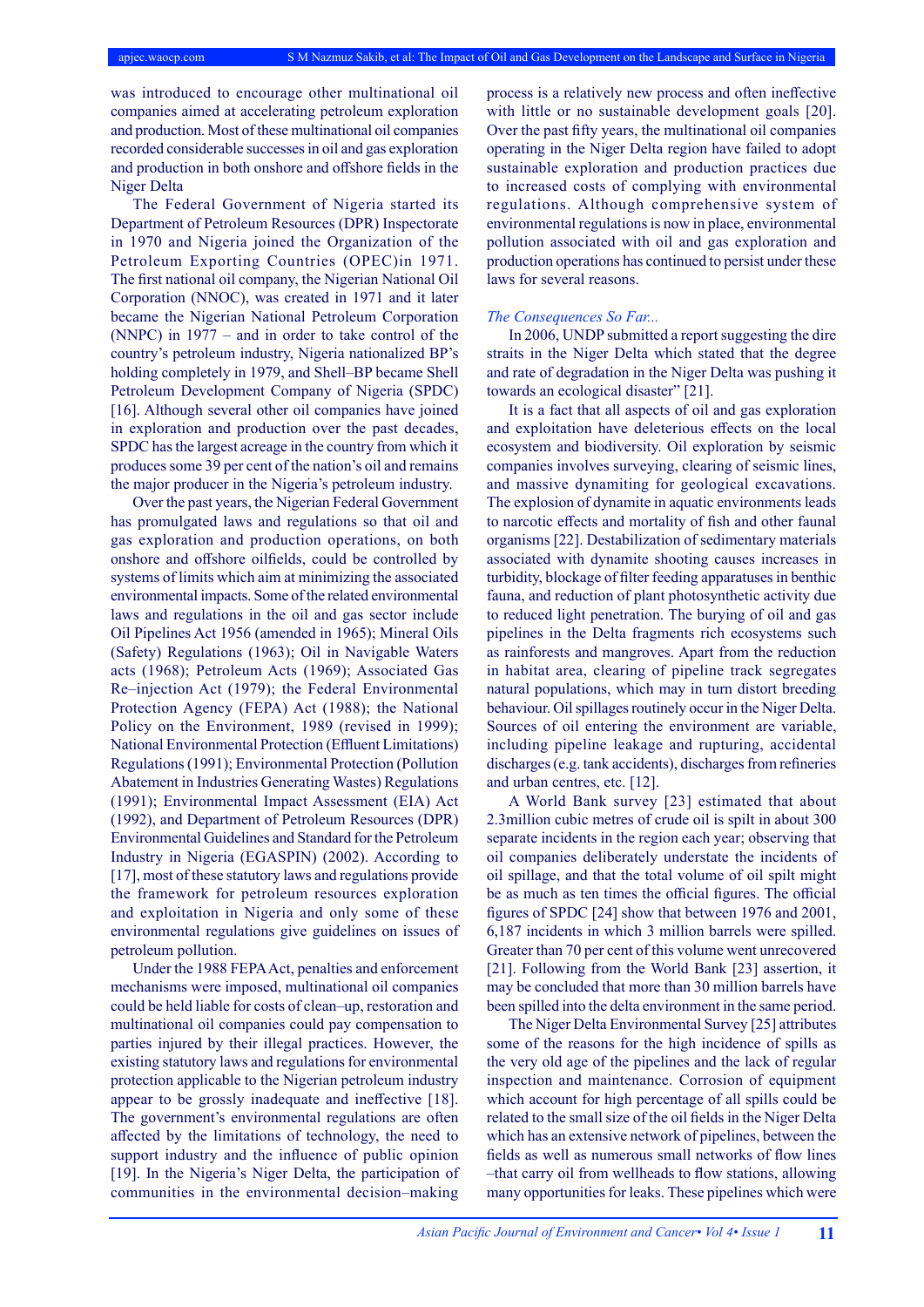laid about 50years ago according to the then prevailing standards and estimated to have a life span of about fifteen years are old and susceptible to corrosion. Poor management practices are common features around oil installations leading to oil leaks and spills in the region. Leaks and spills also affect ground water quality.

Most of these oil-spill incidents reported in Nigeria occurred in the mangrove swamp forest of the Niger Delta region. The mangrove forest as discussed earlier, is one of the most productive ecosystems in the world with a rich community of fauna and flora — the negative effects of the oil spills are obvious. It is pertinent to note that the majority of oil spills occurring in the Niger Delta are considered 'minor' and so are not reported. Some of the prominent oil spillages recorded in the Niger Delta petroleum industry include: the Bomu II blowout, 1970; the Forcados terminal spillage, 1980; the Funiwa 5oil well blowout, 1980; the Oyakana pipeline spillage, 1980; the Okoma pipeline spillage, 1985; the Oshika pipeline spillage, 1993; and the Goi Trans Niger pipeline oil spill, 2004.

Also, the Funiwa 5 oil well blowout in 1980 and Jones Creek oil spillage of 1998 – these two spills together resulted in greatest mangrove devastation ever recorded worldwide. In addition to deforestation, spills deplete aquatic fauna. The spilled oil and indeed untreated oil industry related effluent are considered priority pollutants as they interfere with biological life in surface waters creating unsightly floating matter and film. This situation is of high ecological concern as a result of simultaneous transformation of oily compounds by biochemical, chemical, microbiological and photochemical processes. The consumption of dissolved oxygen by bacteria feeding on the spilled hydrocarbons also contributes to the death of fishes

This feeling has been buttressed by results of research;

a) An impact assessment of the 1983 Oshika oil spill by [26] confirmed the death of floating and submerged aquatic vegetations especially water lettuce, crabs, fish and birds.

b) NDES, 1997 shows that the pollution levels of aquatic ecosystems observed in the region are a result of unregulated effluent discharges and unsustainable methods of petroleum extraction [25]

c) Ndiokwere, 1990 also report high levels of heavy metals in soils and plants near the Warri Refinery [27].

d) Emoyan et al., 2006 have also confirmed high levels of heavy metal contamination of River Ijana - an effluent receiving stream that flows by the same refinery [28].

e) Braide et al., 2004 observed high concentrations of heavy metals in the Miniweja stream in the eastern Niger Delta [29].

f) Furthermore, Spiff and Horsfall, 2002 reported trace metal contamination of the intertidal flats of the Upper New Calabar River in the Niger Delta [30].

g) Meanwhile, Rowell, 1977, Atuanya, 1987, Anoliefo, 1991, have independent studies, that documented the adverse effects of crude oil, engine oil and spent lubricating oil on soils and the suppression of germination of seeds, regeneration as well as stomata abnormalities in diverse food crops [31-33].

### *Impacts of Oil and Gas on Landscape*

The overall effects of oil spill on biota and ecosystem health are manifold. Oil interferes with the functioning of various organ systems of plants and animals. It creates environmental conditions unfavourable for life; for example, oil on a water surface forms a layer which prevents oxygen penetration into water bodies, and this in turn leads to suffocation of certain aquatic organisms. Crude oil contains toxic components, which cause outright mortality of plants and animals as well as other sub-lethal damage. Generally, toxicity is dependent on the nature and type of crude oil, the level of oil contamination, the type of environment, and the selective degree of sensitivity of individual organisms [4].

Gas flaring associated with oil production in the Niger Delta is very unfriendly to natural ecosystems and biodiversity. Gas flares typically contain more than 250 toxins. Perhaps more important is the finding, in a study of the impact of gas flaring on the environment, which revealed that there was almost 100% loss in yield of all crops cultivated about 200 metres away from the Izombe station, 45% loss of those about 600 metres away, and around 10% loss in yield for crops one kilometre away from the flare [34]. Further, assessment of the PAH compound ratios, phenanthrene/ anthracene and fluoranthene/ pyrene, suggested that predominant presence of PAHs of pyrogenic sources in surface soils is an indication that oil leakage and/or gas flaring contributes to soil contamination [35]. According to [36], it has been found that the residents perceive gas flaring as hazardous to health, environment, and general well-being of the oil–producing host communities.

A large portion of the terrestrial ecosystems and shorelines in the oil producing communities in the Niger Delta region are important agricultural lands which are under continuous cultivation and support peasant farming. Spillage of crude oil into agricultural lands in the Niger Delta has been reported since 1971 [37]. It is known that various types of crude oil can exert acute or chronic toxicity or both on soil properties and microflora [37]. The presence of high concentrations of petroleum hydrocarbon in soil may cause oxygen deprivation and subsequent death of soil fauna due to asphyxiation [38]. Studies have investigated the effect of crude oil contamination of soil on the germination and growth performance of some agricultural crops [39]. The effect of crude oil–contaminated soil on the germination and growth performance of Abelmoschus esculentus, a widely cultivated vegetable crop in Nigeria, have been reported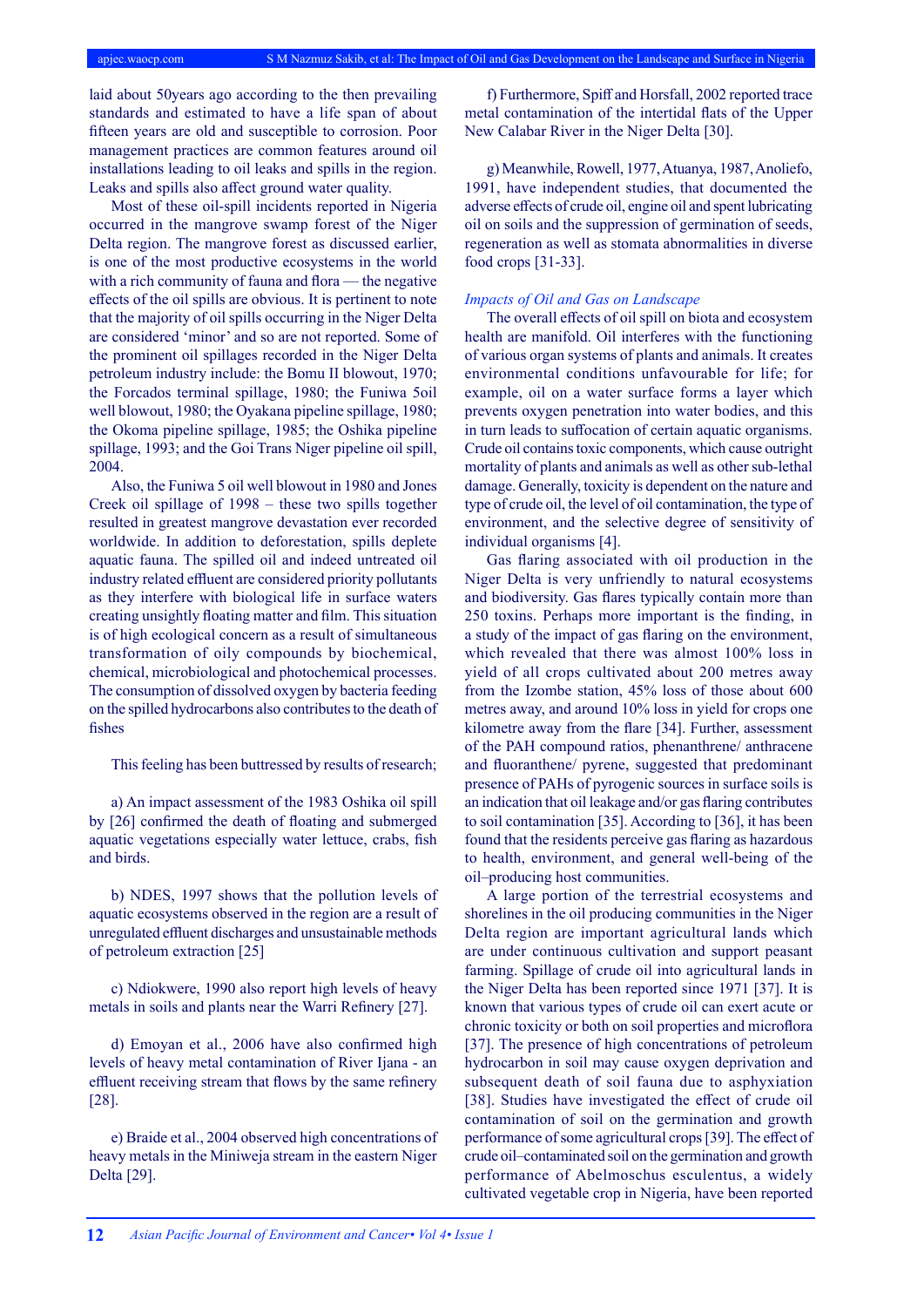[39]. According to [39], petroleum hydrocarbon contamination of agricultural soil hindered germination, affects the crop agronomic growth performance of Abelmoschus esculentus L. and subsequently result in poor crop yield.

Leakages and fire incidents are also associated with gas production and transportation. In 2004, the Nigerian Liquefied Natural Gas (NLNG) pipeline traversing the Kala-Akama and Okrika mangrove swamps (in the Niger Delta) leaked and caught fire. The fire burned uncontrollably for three days [22]; local plants and animals inhabiting the affected area were killed. It must be stressed that incidents such as this one can result in the elimination of whole populations of endangered species which have restricted distribution. During construction of the NLNG gas plant in Bonny, footprints of hippopotami were seen [22]. These giant animals, known to have flourished in the Finima area which the NLNG plant complex now occupies, have vanished completely since then. Whether the rare Finima hippo population all died out or embarked on forced migration to some relatively 'safe' and undisturbed area remains unclear. In any case, it is well-known that wildlife caused to migrate by anthropogenic disturbances are prone to suffering ecological catastrophes.

Defoliation and mortality of the mangroves have been observed in swamps affected by oil spills [40]. The effects of oil pollution on the diversity and functioning of fish and turtle communities in the Niger Delta have been reported [41].

In the aquatic environment, the oil slick sometimes floats on the water surface where it is dispersed to shorelines by wind and wave actions and invariably affecting the soil. When oil spillage occurs onshore or near shore, the soil and other components of the terrestrial ecosystem are inevitably affected [42].

The improper disposal of produced water on the ground is associated with salt scars and potentially contaminated land that is difficult to remediate. According to [43] adverse impacts to mangrove vegetation are the most obvious signs of environmental effects resulting from produced water spills or discharges. The toxicity of produced water is directly related to high salinity (3000 to > 350,000 mg/L total dissolved solids [TDS]) [44] and other parameters such as toxic metals, soluble organics and radionuclides contents [45].

#### *Impact on Surface/Groundwater*

Preliminary results of ground water quality evaluation around the WRPC show elevated levels of BTEX in shallow boreholes and dug well water [46]. This is interesting because Warri, an oil town of more than forty years, and arguably the most important industrial centre in southwestern Nigeria does not have a reliable public water supply system, and consumers must rely on private sources, usually shallow boreholes and hand dug wells. Indeed, this is the situation in most parts of the delta. Because water table conditions are prevalent, depth to water is on average less than a meter in the wet season and the topography is virtually flat, spills as well as

effluent impact directly on ground water [4]. The situation is compounded by the fact that there is neither water quality surveillance nor monitoring systems anywhere in the region. As it is well known, unrecovered spilled hydrocarbon could under these conditions be retained for years in the vadose zone as well as on the phreatic surface from where it would serve as a continuous water supply contaminant point source [4].

According to [47], the assessment of the petroleum contamination threat on groundwater showed that PAHs concentrations ranged from 1.92-40.47  $\mu$ gl<sup>-1</sup> and undetectable levels of high molecular weight PAHs have been attributed to their low water solubility [13]. According to [48], groundwater contamination resulting from the leakage of crude oil and refined petroleum products during extraction and processing operations is a serious environmental problem in the Niger Delta region. Groundwater evaluation is increasingly tilting toward a watershed approach due to large-scale contamination, resulting from urban development, rapid population growth, and land use changes [49]. Contamination of controlled water sources in the Niger Delta have made the people to resort to drilling borehole for drinking water, therefore, the protection of groundwater supply is importance to help mitigate potential risks associated with petroleum contamination. Considering the fact that ground water is one of most precious natural resource across Africa [50], there is a need for widespread adoption of sustainable development strategies for risks mitigation, effective understanding of the hydrogeology and adoption of microbial strategies in the management of petroleum contamination of environment.

The discharges of petroleum hydrocarbon and petroleum–contaminated production wastes in freshwater environments and overflowing of oily wastes in burrow pits during heavy rains has had deleterious effects on soil and several sources of controlled waters [51] studying the Sombriero River found that the appearance of water at Bille was darkish brown with hydrocarbons odour while at Degema/Abonnema was cloudy, with a comparison to existing baseline data showing an increase in alkalinity, turbidity, TSS and TDS. A comparative study undertaken by [52] showed most of the trace metals to be above the US EPA Maximum Contaminant Level indicative of water pollution [53] in studying the Nun River discovered a significant deterioration of the river quality due oil production activities as seen in the comparative high values of trace metals, conductivity, DO, etc in comparison to the baseline data [54] analyzing samples of oil residue from the Esi River for heavy metals and total petroleum hydrocarbon concentration found the nickel-vanadium ratio of 1.71 and high concentration of Pb to indicative of severe pollution.

Prior to the institution of statutory laws and regulations in the 1970s, the major petroleum– derived wastes such as produced water, spent drilling muds, drilling cuttings and wastes that require handling during site abandonment were commonly discharged into coastal waters, swamps, and unlined evaporation ponds. In particular, produced water is the largest volume waste stream associated with oil and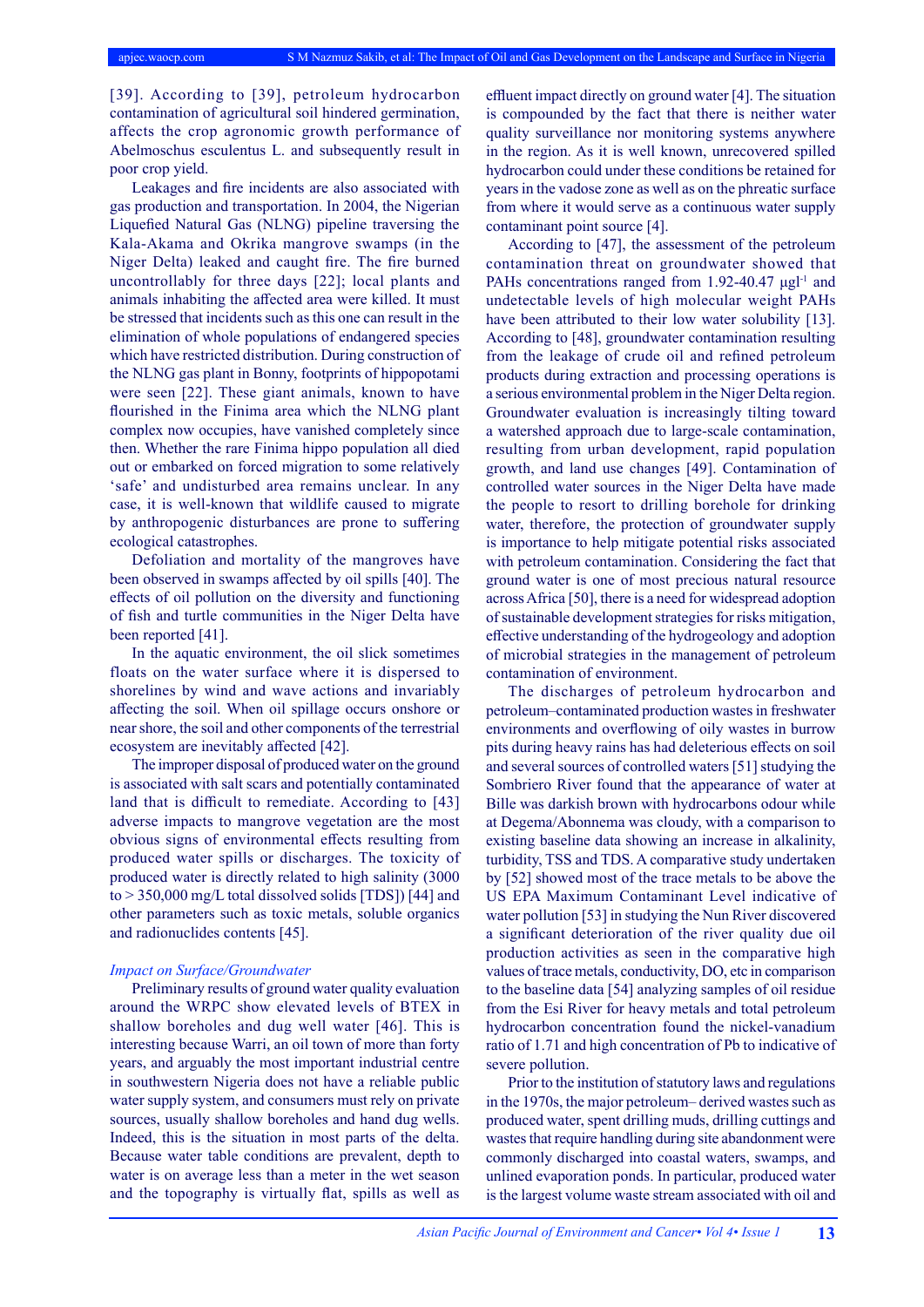gas exploration and production processes. The chemical composition of the oil field produced water is complex, including large amounts of dissolved salts, hydrocarbons, heavy metals, organic and inorganic components, naturally occurring radioactive materials (NORMs) and chemicals added in the oil extraction and separation steps (43, 80). Produced water is either discharged into above ground storage facilities or re-injected into a subsurface formation as a permanent disposal/secondary recovery process during onshore operations, whilst it is either discharged through shore side outfalls or coastal rim releases (within 4 miles from shore) during offshore or coastal operations [55]. In many cases, the past and current disposal practices such as these have caused severe environmental contamination of coastal waters, groundwater water, soils and sediments, and marine ecosystems in the Niger Delta.

In the marine environment, contaminants with petroleum–contaminated produced water are toxic to a wide variety of aquatic organisms or estuarine organisms, therefore, there is no justification for the continuous disposal of produced water into ecologically sensitive areas in the Niger Delta. According to [56], the chemical complexity of petroleum hydrocarbon and organic contaminants poses many important challenges for exposure in marine ecosystems that support productive fisheries throughout the world. Important toxic effects associated with petroleum contamination in the shoreline could be difficult to identify which specific chemicals in complex oil mixtures are causing early life stage toxicity in fish [56].

#### *Assessing The Reversibility Of The Identified Impacts*

Reversing the half-a-century generated negative impact on the Niger Delta requires a three-pronged approach that focuses on not just:

- a) remediating polluted areas, but also;
- b) reducing pollution;

c) and protecting unpolluted/pristine areas in the Niger Delta.

## *Remediating polluted areas*

Cleaning up and recovering an area subjected to oil spill is difficult and often depends upon many factors, including the type of oil spilled, the temperature of the water (affecting evaporation and biodegradation), and the types of shorelines and beaches involved [57]. This is compounded by the expensive nature of physical cleanups of oil spills.

Microorganisms such as Fusobacteria species present a cheap means oil spill cleanup because of their ability to colonize and degrade oil slicks on the sea surface [58].

Similar to the use of bacteria is the bioremediation accelerator which makes use of a binder molecule that moves hydrocarbons out of water and into gels. The accelerator acts as a herding agent in water and on the surface, floating molecules such as phenol and BTEX to the surface of the water, forming gel-like agglomerations.

Whether applied on land or on water, the nutrientrich emulsion creates a bloom of local, indigenous, pre-existing, hydrocarbon-consuming bacteria. These specific bacteria break down the hydrocarbons into water and carbon dioxide, with EPA tests showing 98% of alkanes biodegraded in 28 days; and aromatics being biodegraded 200 times faster than in nature [59].

Dispersants can be used to dissipate oil slicks [60]. A dispersant is usually a colloid added to a suspension, to improve the separation of particles and to prevent settling or clumping. The oil is then effectively spread throughout a larger volume of water than the surface from where the oil was dispersed. However, laboratory experiments show that dispersants increase toxic hydrocarbon levels in fish by a factor of up to 100 and may kill fish eggs [61]. Dispersed oil droplets also infiltrate into deeper water and can lethally contaminate coral [62].

Solidifiers composed of tiny, floating, dry ice pellets, [63] and hydrophobic polymers have the potential to adsorb and absorb. Solidifiers are insoluble in water; therefore, the removal of the solidified oil is easy and the oil will not leach out. Solidifiers have been proven to be relatively non-toxic to aquatic and wildlife and have been proven to suppress harmful vapors commonly associated with hydrocarbons such as benzene, xylene and naphthalene

A vacuum or centrifuge can be used to separate the oil from the water – allowing a tanker to be filled with near pure oil. Usually, the water is returned to the sea, making the process more efficient, but allowing small amounts of oil to go back as well [64].

Controlled burning effectively reduce the amount of oil in water, if done properly but it must be done in low wind and can cause air pollution [65].

In some cases, natural attenuation of oil may be most appropriate, due to the invasive nature of facilitated methods of remediation, particularly in ecologically sensitive areas such as wetlands.

#### *Reducing Pollution*

Reducing pollution entails use of improved technologies and techniques and ensuring best practices in the industry that mitigate and reduce the risk of pollution.

A principal target for emissions reduction is flaring and venting which causes most of the air pollution. Technological advances in valve design have the potential to reduce fugitive emissions, whilst improved flare design has increased combustion efficiency.

Reinjection of produced water either into the reservoir or into another formation seems like a practical solution is common practice in the industry, however the truth is such suitable geological formations are getting harder to come by in the Niger Delta, often in cases where the reinjection operation is carried out, seepage/discharge into the groundwater is an aftermath.

Reuse, recycling and recovery of waste materials include the use of drill cuttings for brick manufacture and road bed material, use of flared gas for fuel, and used of produced water as wash water – this is actually a good option as it ensures the continuous circulation or/and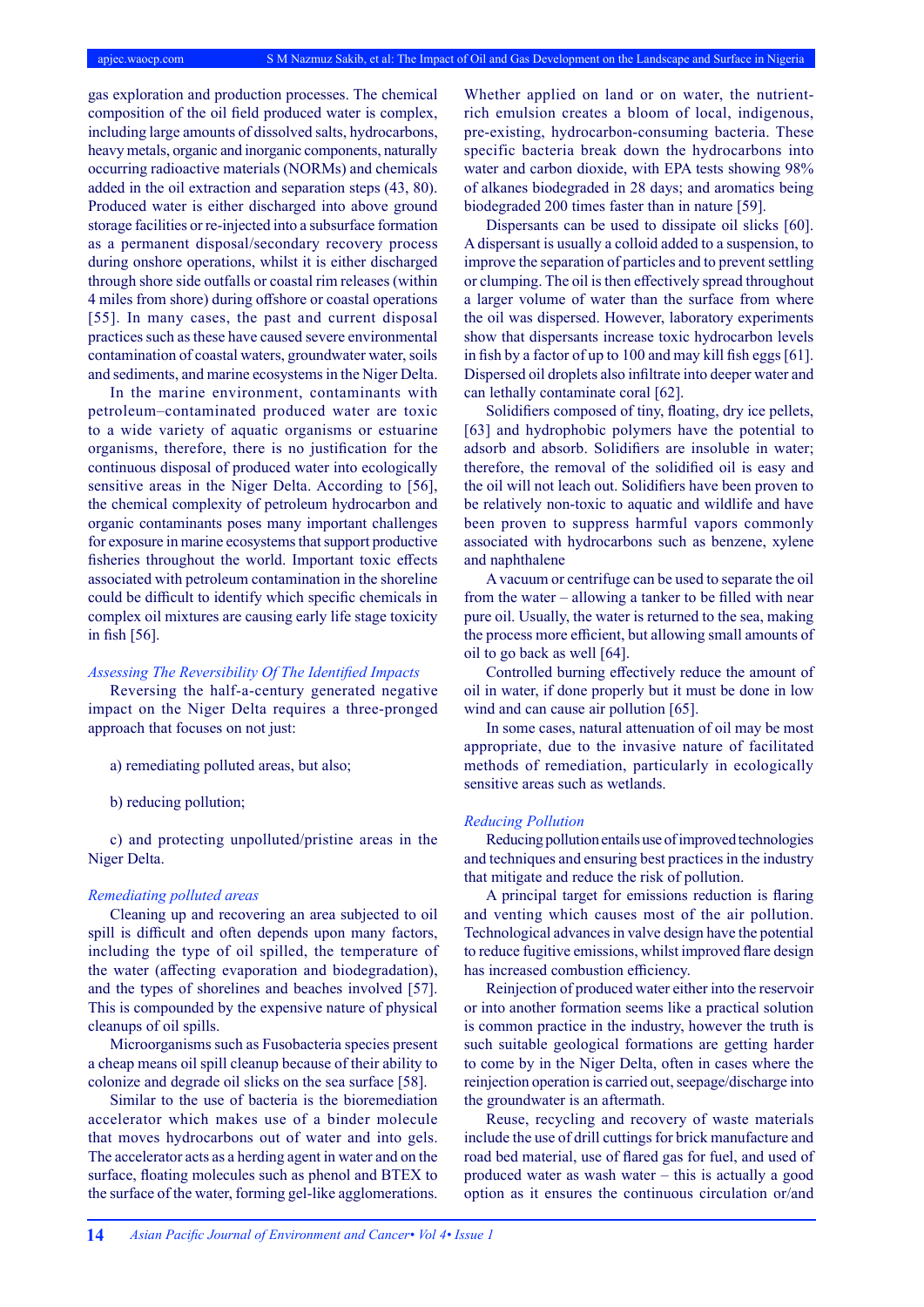beneficial use for materials that would otherwise be toxic to the environment.

Drilling techniques like horizontal drilling, slim-hole drilling and heliportable drilling provide considerable environmental advantages, such as minimizing land take and footprint, reduction in waste material. The use of vibroseis on land and air guns seems to reduce dependence on explosives as well which are comparatively more detrimental.

#### *Protecting pristine/unpolluted areas*

Protecting pristine/unpolluted areas from the impact of oil and gas pollution often involves taking preventive measures against inevitable circumstances due to delicate nature of the environment and the infrastructure in use by the industry.

The Niger Delta has an extensive network of pipelines, flow-lines, gathering systems, tank batteries, salt-water tanks that also happen to pass through areas where E & P activities is not being conducted. Some of these are areas not even polluted but are at risk because of this network system.

While there is indeed an existing program set in place to check and replace aging parts of the pipeline network in the Niger Delta – the corrosivity of the soil in the Niger Delta itself seems to be destroying pipes faster than the expected time of replacement. This preventive mechanism requires periodic monitoring.

Saltwater tanks can be often susceptible to lightning strikes due to build up in static electricity, with the spilled oil spreading to surrounding lands, waterways. This requires a secondary containment of the tanks that makes it easier to clean up the inevitable spill.

In cases of expected major storms or flooding events, crude oil can be removed from tank batteries while refilling the tanks with saltwater to prevent them tipping over during the flooding event. After the storm, it's important inspect the sites for damage.

Protecting pristine areas also involves setting up protected lands and coastal reserves where oil and gas development hasn't started to ensure continuous biodiversity and survival of endemic species.

In conclusion, the damage is already done, the Niger Delta is a wasteland, continuously deteriorating due to the negligence of primary stakeholders. The landscape visually is unsightly and unproductive. The consequences, far reaching, as seen in impact assessments conducted on the marine and terrestrial ecosystems.

That said, short-term measures in the form of remediation techniques as discussed in Section 1.4 which will yield benefits. Further recommendations include;

a) Establishing and maintaining a baseline data system on the current state of the Niger Delta ranging through the physicochemical properties of immediate recipients of pollution impact like land, water, air and wildlife. Indeed, there are literature and research available currently scattered that need just be collated together into a database;

b) Similar to these is placing the environmental data of the multinational involved in oil and gas  $E \& P$  in the public domain. This can be enforced legally to promote

transparency.

In the long term, a more productive relationship between the Government, Multinationals and the Niger Delta needs to be initiated. A commitment towards achieving remediation and reclamation of the Niger Delta over time-scales of 20yrs – 50yrs should be at the fore-front;

a) The Niger Delta people need to take more responsibility into protecting their own communities; short term gain/greed should be laid aside for a sustainable future.

b) Aside from incorporating best practices in their mode of operations, the Multinationals need to be deliberate about financially empowering their host communities; by providing gainful job opportunities that will bring much of these people out of poverty and discourage them from being instruments of sabotage.

c) The Government has the responsibility of being the sole arbiter between the two parties while also fulfilling its own obligations in lawful enforcement of stated regulations in place to protect the environment.

d) The obvious corruption that has been the bane of efforts can be combated by strengthening the voice of the people in general through NGOs who can serve as whistle blowers and hold all parties accountable to their actions.

### **Acknowledgments**

All acclamation and praises are for "Almighty ALLAH". I would like to acknowledge two people. One is late Khan Abul Hossain, a Bangladeshi freedom fighter, my friend, a batchmate of mine from LLB course of Dhaka International University & with whom I spent a lot of time during my research periods. And another person is Md Kabirul Hasan sir, the best teacher of my life until today and his lectures during my preparation for Junior School Certificate (JSC) Exam was a great foundation to start my research work(s). It might be quite impossible for me to do these research(es) for human kind without their inspiration, mental support & support by giving knowledge.

## **References**

- 1. Ross M. Nigeria: Drivers of Change Program. Nigeria's Oil Sector and the Poor. UK Department for International Development. 2003.
- 2. BP. (2019, June). BP 2019 Statistical Review of World Energy.
- 3. Udosen C, Etok A, George I. Fifty years of oil exploration in Nigeria: the paradox of plenty. Global Journal of Social Sciences. 2010 02 22;8(2). https://doi.org/10.4314/gjss. v8i2.51579
- 4. Aniefiok EU. Petroleum Exploration and Production: Past and Present Environmental Issues in the Nigeria's Niger Delta. American Journal of Environmental Protection. 2013.
- 5. Ite and Semple, I. A. Biodegradation of Petroleum Hydrocarbons in Contaminated Soils. In Microbial Biotechnology: Energy and Environment. 2012.
- 6. Doust H. Petroleum Geology of the Niger-Delta. Geological Society , London Special Publications. 1990.
- 7. Young E. Food and Development. 2012.
- 8. Obaje N. Geology and Mineral Resources of Nigeria. Springer.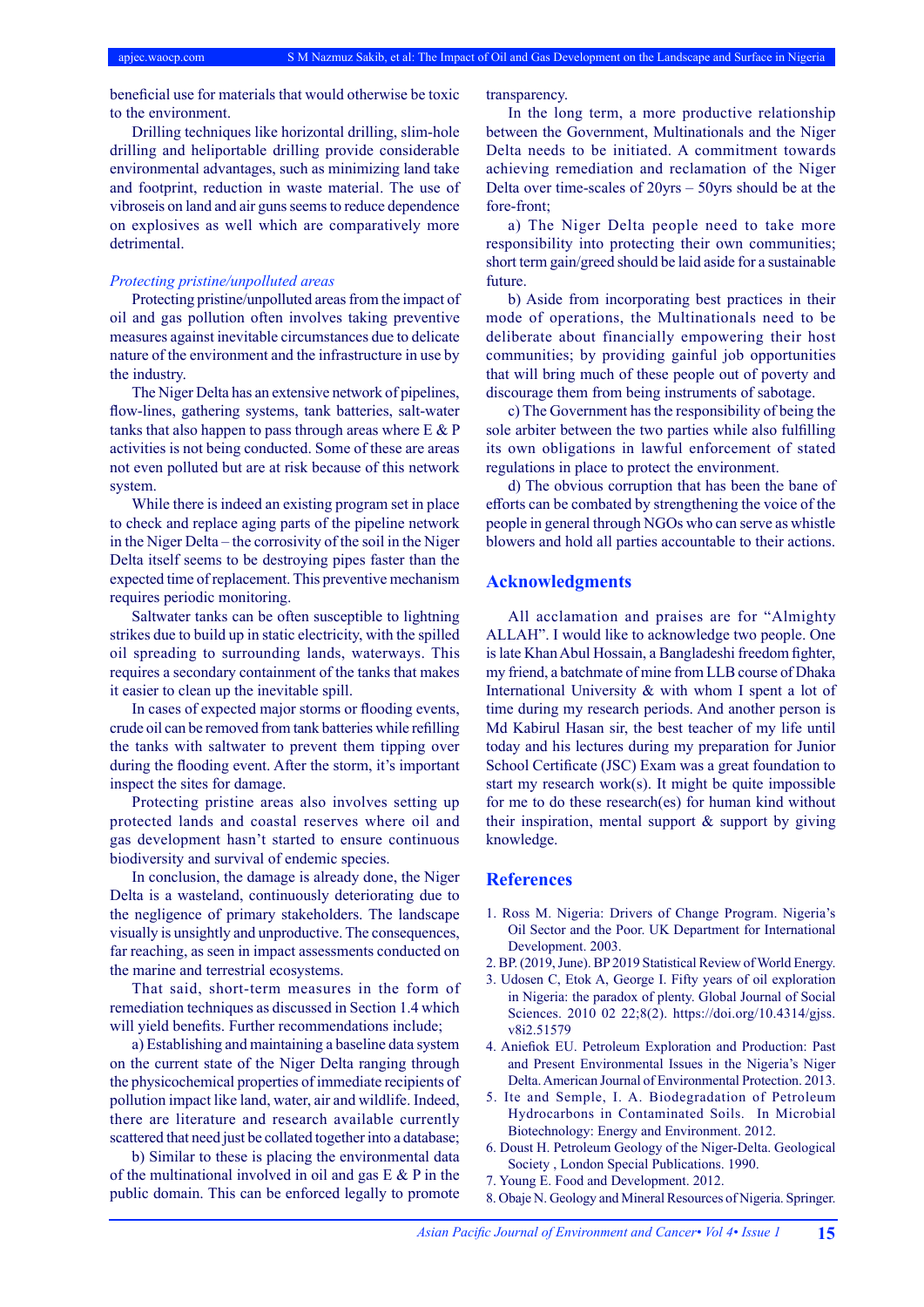2009.

- 9. Osuji et al, L. O . Trace Heavy Metals Associated with Crude Oil: A Case Study of Eboha-8 Oil-Spill-Polluted Site in Niger Delta, Nigeria,". Chemistry and Biodiversity. 2004.
- 10. Hanck et al, R. S. "Chapter 16: Niger Delta Petroleum Systems, Nigeria," Petroleum Systems of South Atlantic Margins. AAPG Memoir. 2000.
- 11. Curtis DM. Comparative Tertiary petroleum geology of the Gulf Coast, Niger, and Beaufort-Mackenzie delta areas. Geological Journal. 1986 07;21(3):225-255. https://doi. org/10.1002/gj.3350210303
- 12. Ugochukwu and Ertel, U. C. Negative Impacts of Oil Exploration on Biodiversity Management in the Niger De area of Nigeria, Impact Assessment and Project Appraisal. 2012.
- 13. Ebeku K. Oil and the Niger Delta People In International Law. Resource Rights. Environmental and Equity Issues. 2005.
- 14. Pearson S. Petroleum and the Nigerian Economy. 1970.
- 15. Vassilou S. A to Z of the Petroleum Industry. 2009.
- 16. Genova A. Oil and Nationalism in Nigeria. 2007.
- 17. Salu A. Securing Environmental Protection in the Nigerian Oil Industry. Journal of Financial and Investment Law. 1999.
- 18. Ogri O. A Review of the Nigerian Petroleum Industry and the Associated Environmental Problems. 2001.
- 19. Doyle et al, D. A. Drilling and Production Discharges in the Marine Environment. In Environmental Technology in the Oil Industry. 2008;. https://doi.org/10.1007/978-1- 4020-5472-3\_6
- 20. Adomakai, Sheate AR. Community Participation and Environmental Decison Making in the Niger Detla. 2004.
- 21. UNDP. (2006). Niger Delta Human Development Report.
- 22. Zabbey N. Impacts of Extractive Industries on the Biodiversity of the Niger Delta Region. National Workshop on Coastal and Marine Biodiversity Management. 2004.
- 23. Grevy P. The Niger Delta in Nigeria: A Pollution Assessment Study. World Bank. 1995.
- 24. SPDC. (2004). Annual Report.
- 25. NDES. (1997). Environmental and Socio Economic Characteristics.
- 26. Powell et al, P. C. Oshika Oil Spill Environmental Impact; Effect on Aquatic Biology. . NNPC/FMHE International Seminar. 1985.
- 27. Ndiokwere CE. The Occurence of Heavy Metals in the Vicinity of Industrial Complexes in Nigeria. Environ Int. 1990.
- 28. Emoyan et al., E. O. Evaluation of Heavy Metals Loading of River Ijana in Ekpan-Warri, Nigeria. Journal Appl Sci Environ Mgt. 2006.
- 29. Braide et al., B. S. Water Quality of Miniweja Stream, A Swamp Forest Stream Receiving Non-Point Source Waste Discharges in Eastern Niger Delta, Nigeria. Scientia Africana. 2004.
- 30. Spiff and Horsfall, S. A. Trace Metal in Intertidal Flats Sediments of the Upper New Calabar River in Niger Delta Area of Nigeria. Scientia Africana. 2002.
- 31. Rowell M. The Effects of Crude Oil Spills on Soils. A Review of Literature In The Reclamation of Agricultural Soils after Oil Spills. 1997.
- 32. Atuanya, E E. Effect of Waste Engine Oil Pollution on Physical and Chemical Properties of Soil. A Case Study of Waste Oil Contaminated Delta Soil in Bendel State. Nig, J. Applied Sci. 1987.
- 33. Anoliefo G. Forcados Blend Crude Oil Effect in Respiration, Metabolism, Elemental Composition and Growth of Citrullus Vulgans. 1991.
- 34. Okezie, Okeke, O. D. Flaring of Associated Gas in Oil Industry: Impact on Growth, Productivity and Yield of Selected Farm Crops - Izombe Flow Station Experience. Nigerian National Petroleum Corporation (NNPC) Workshop. 1987.
- 35. Sojinu OS, Wang J, Sonibare O, Zeng EY. Polycyclic aromatic hydrocarbons in sediments and soils from oil exploration areas of the Niger Delta, Nigeria. Journal of Hazardous Materials. 2010 02;174(1-3):641-647. https:// doi.org/10.1016/j.jhazmat.2009.09.099
- 36. Edino MO, Nsofor GN, Bombom LS. Perceptions and attitudes towards gas flaring in the Niger Delta, Nigeria. The Environmentalist. 2009 08 18;30(1):67-75. https://doi. org/10.1007/s10669-009-9244-2
- 37. Odu C. Microbiology of Soils Contaminated with Petroleum Hydrocarbons: Extent of Contamination and Some Soil and Microbial Properties after Contamination. Journal of Institute of Petroleum. 1972.
- 38. Osuji LC, Onojake CM. Field reconnaissance and estimation of petroleum hydrocarbon and heavy metal contents of soils affected by the Ebocha-8 oil spillage in Niger Delta, Nigeria. Journal of Environmental Management. 2006 04;79(2):133- 139. https://doi.org/10.1016/j.jenvman.2005.06.004
- 39. Oyedeji AA, Adebiyi AO, Omotoyinbo MA, Ogunkunle CO. Effect of Crude Oil-Contaminated Soil on Germination and Growth Performance of <i&gt;Abelmoschus esculentus</i&gt; L. Moench---A Widely Cultivated Vegetable Crop in Nigeria. American Journal of Plant Sciences. 2012;03(10):1451-1454. https://doi.org/10.4236/ ajps.2012.310174
- 40. Linden and Jerelov, L. O. The Mangrove Swamps: An Ecosystem in Danger. Ambio. 1980.
- 41. Luiselli, Akani, L. L. An Indirect Assessment of the Effects of Oil Pollution on the Diversity and Functioning of Turtle Communities in the Niger Delta. Animal Biodiversity and Conservation. 2002.
- 42. Osuji, Opiah OL. Hydrocarbon Contaminaation of a Terrestial Ecosystem: The Case of Oshire-2 Oil Spill in Niger Delta, Nigeria. The Environmentalist. 2007.
- 43. Roach et al, R. R. Assessment of Produced Water Impacts in Galveston Bay System. US Fish and Wildlife Report. 1992.
- 44. Osuji L. Some Environmental Hazards of Oil Pollution in Niger Delta, Nigeria . African J. Interdsci. Stud. 2002.
- 45. Allen R, Robinson K. Environmental Aspects of Produced Water Disposal. Middle East Oil Show. Middle East Oil Show. 1993. https://doi.org/10.2118/25549-ms
- 46. Akpoborie et al, I. E. The Quality of Groundwater from Dug Wells in Parts of the Western Niger Delta. Knowledge Review. 2008.
- 47. Anyakora C, Coker H. Assessment of the PAHs contamination threat on groundwater: a case study of the Niger Delta region of Nigeria. International Journal of Risk Assessment and Management. 2009;13(2):150. https://doi.org/10.1504/ ijram.2009.030327
- 48. Ayotamuno M, Kogbara R, Ogaji S, Probert S. Petroleum contaminated ground-water: Remediation using activated carbon. Applied Energy. 2006 Nov;83(11):1258-1264. https://doi.org/10.1016/j.apenergy.2006.01.004
- 49. Ophori D. A Preliminary Analysis of Regional Groundwater Movement in the Niger Delta, Nigeria. Journal of Environmental Systems. 2006.
- 50. Adelana, MacDonald, A. S. Applied Groundwater Studies in Africa. IAH Selected Papers on Hydrogeology. 2008.
- 51. Otevia, Ndokiari OF. The Effect of Crude Oil Spill on the Surface Water of the Lower Niger Delta (Sombriero River). Allied Academics. 2018.